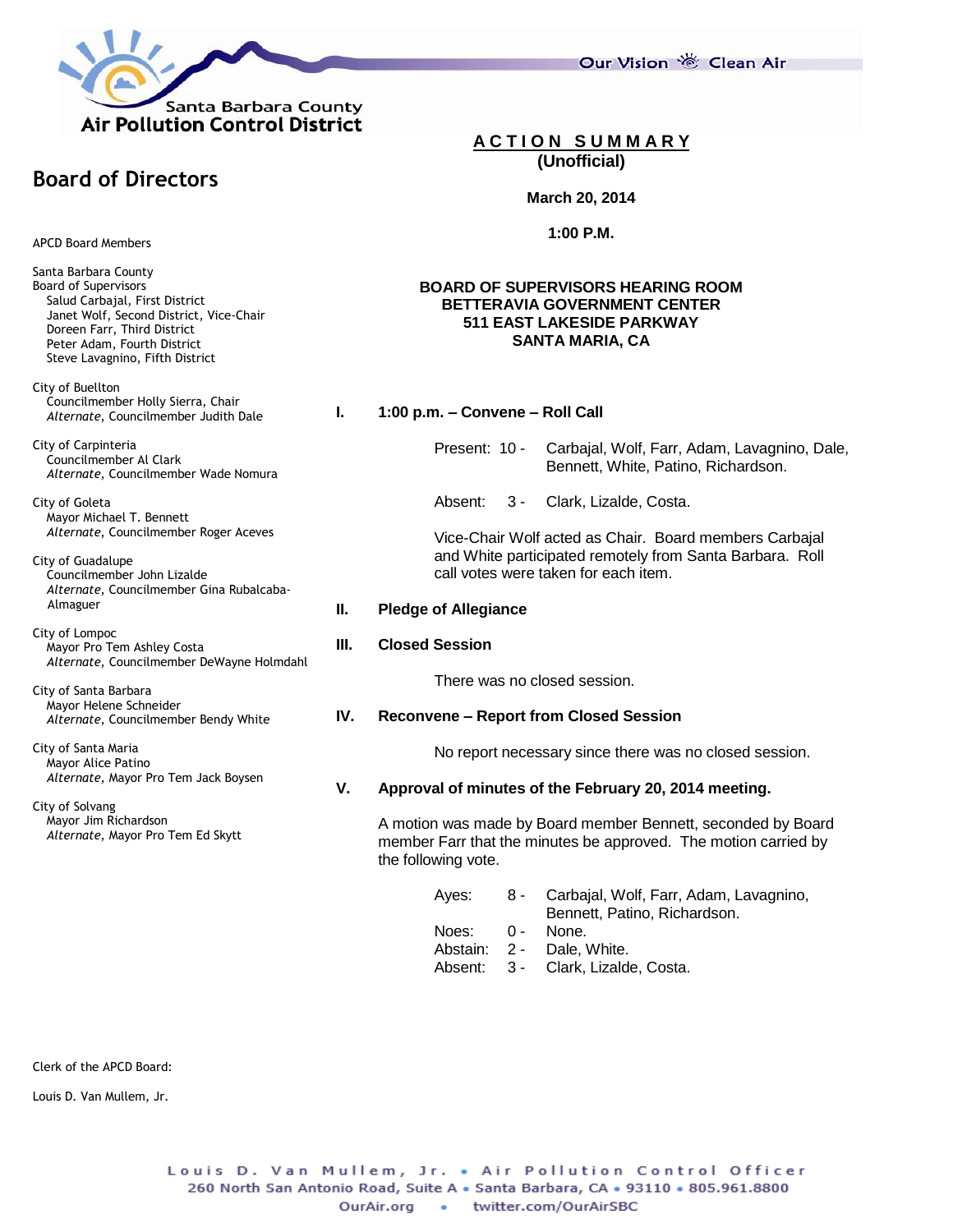## **ADMINISTRATIVE**

### **Approved by vote on one motion. These items read only on request of Board members.**

Pursuant to Board member Farr's request, agenda item A-3 was pulled from the Administrative agenda and considered separately.

#### **A-1) Receive and file the summary of the emission-reduction grant agreements approved by the Air Pollution Control Officer for the period of December 31, 2013 through March 6, 2014 in accordance with Board Resolution Number 02-16.**

A motion was made by Board member Bennett, seconded by Board member Adam that this matter be received and filed. The motion carried by the following vote.

| Aves:           | 10 - Carbajal, Wolf, Farr, Adam, Lavagnino, Dale, Bennett, White, Patino, |
|-----------------|---------------------------------------------------------------------------|
|                 | Richardson.                                                               |
| Noes: 0 - None. |                                                                           |

- Abstain: 0 None.
- Absent: 3 Clark, Lizalde, Costa.

### **A-2) Receive and file the summary of notices of violation issued and penalty revenue received during the months of January and February 2014.**

A motion was made by Board member Bennett, seconded by Board member Adam that this matter be received and filed. The motion carried by the following vote.

| Aves: | 10 - Carbajal, Wolf, Farr, Adam, Lavagnino, Dale, Bennett, White, Patino, |
|-------|---------------------------------------------------------------------------|
|       | Richardson.                                                               |

- Noes: 0 None.
- Abstain: 0 None.
- Absent: 3 Clark, Lizalde, Costa.

## **PUBLIC COMMENT PERIOD**

**Persons desiring to address the APCD Board on any subject within the jurisdiction of the Board that is not included as part of the agenda must complete and deliver to the Clerk the "Request to Speak" form which is available at the Hearing Room entrance prior to the commencement of this comment period. Comments shall be limited to fifteen minutes, divided among those desiring to speak, but no person shall speak longer than three minutes.**

Dave Van Mullem, APCO, announced that the APCD will be conducting 2 workshops next month in order to receive comments to update our CEQA guidelines to include GHG stationary threshold.

## **DISCUSSION**

## **A-3) Receive and file the current APCD Organizational Chart.**

A motion was made by Board member Farr, seconded by Board member Bennett that this matter be received and filed. The motion carried by the following vote.

- Ayes: 10 Carbajal, Wolf, Farr, Adam, Lavagnino, Dale, Bennett, White, Patino, Richardson. Noes: 0 - None.
- Abstain: 0 None.
- Absent: 3 Clark, Lizalde, Costa.